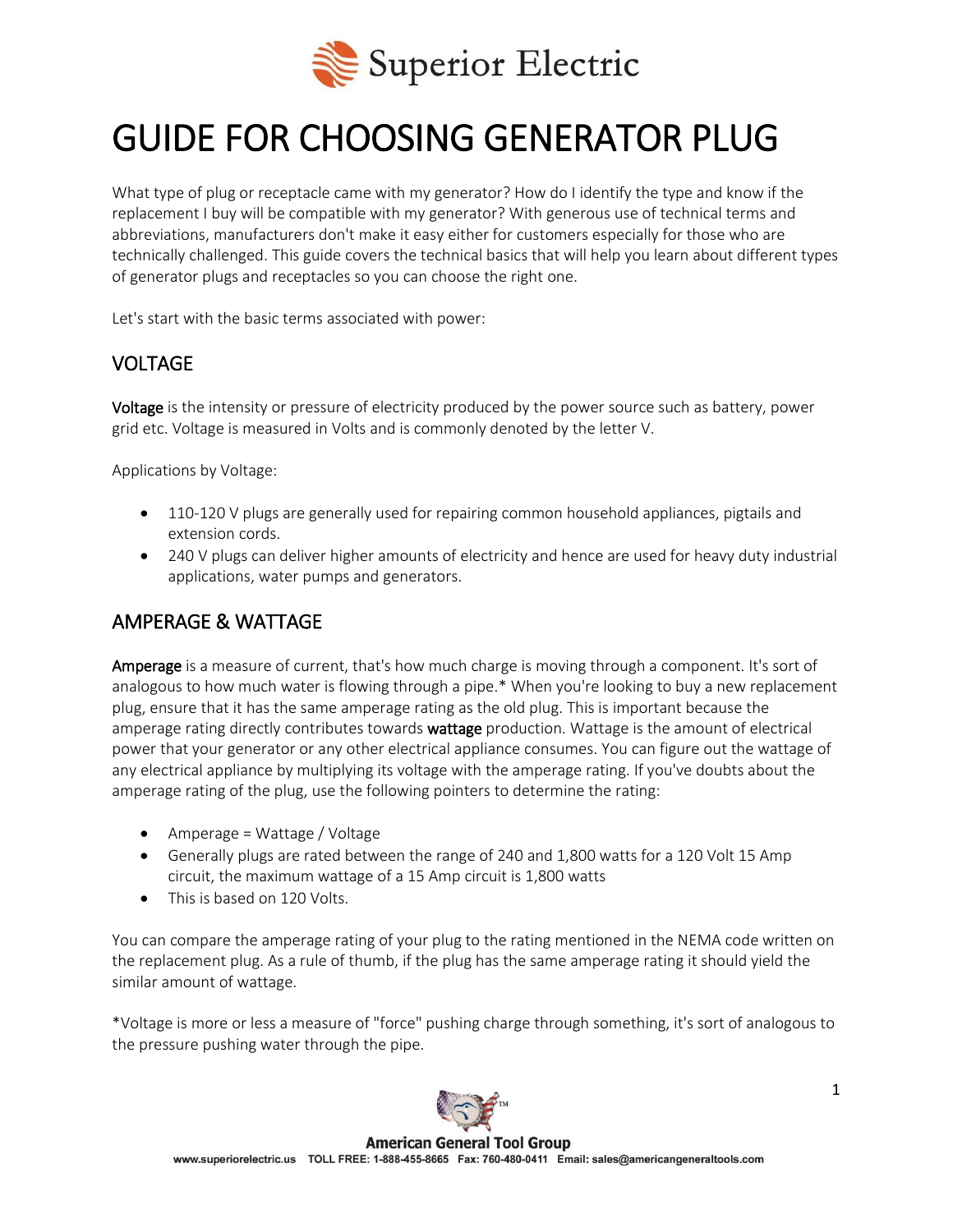

# NEMA CODE

When you buy a new plug or receptacle it has a National Electrical Manufacturers Association (NEMA) code on it. These codes were standardized for plugs and receptacles so it becomes easier for consumers to differentiate between variety of configurations of voltages and amperages. NEMA code helps in preventing hazardous combinations of amperage and voltage that can result in short circuits, electrocution, electrical fires and more.

The common plugs are rated for 125 V to 600 V and 15 Amps to 60 Amps. Moreover, they are grouped by single phase or three phase but with common generators we are most concerned with single phase which limits to what extent we really have to know about receptacles and plugs. It's fairly easy to understand the designations.

Example designations:

NEMA 5-15R NEMA L5-15P NEMA TT-30

| <b>Designation Section</b> | Meaning                                                                                                                                 |
|----------------------------|-----------------------------------------------------------------------------------------------------------------------------------------|
| NEMA                       | National Electrical Manufacturers Association                                                                                           |
|                            | the type of prong arrangement                                                                                                           |
|                            | Locking prong, no L is a straight prong and plugs can be pulled out easily. TT in this<br>case means travel trailer and is used for RVs |
| $-15$ or $-30$             | after the hyphen it is the amperage rating (electricity current)                                                                        |
| R or P                     | R denotes Receptacle / P denotes Plug                                                                                                   |

# COMMON GENERATOR PLUGS

Now, let's take a look at the common plugs that can be used with generators. Commonly, generators give the 20 and 30 Amp ratings and use no less than one locking plug generally a L5, L10, or L14 with a couple for standard duplex plugs. For RV or Travel Trailer applications, some give TT-30 plug.

At the time of purchasing electrical cords and plugs/receptacles, ensure that the rating and type are compatible. It's imperative because a 20 Amp receptacle and a 30 Amp plug won't have precisely the same prong configuration for any NEMA L type.

In single phase, like family unit and common household appliances, and at the 120V/125V and 240V/250V territories you'll be considering the NEMA 1 for 2 prong and NEMA 5, 6, and 10, for 3 prongs and 14 for 4 prong.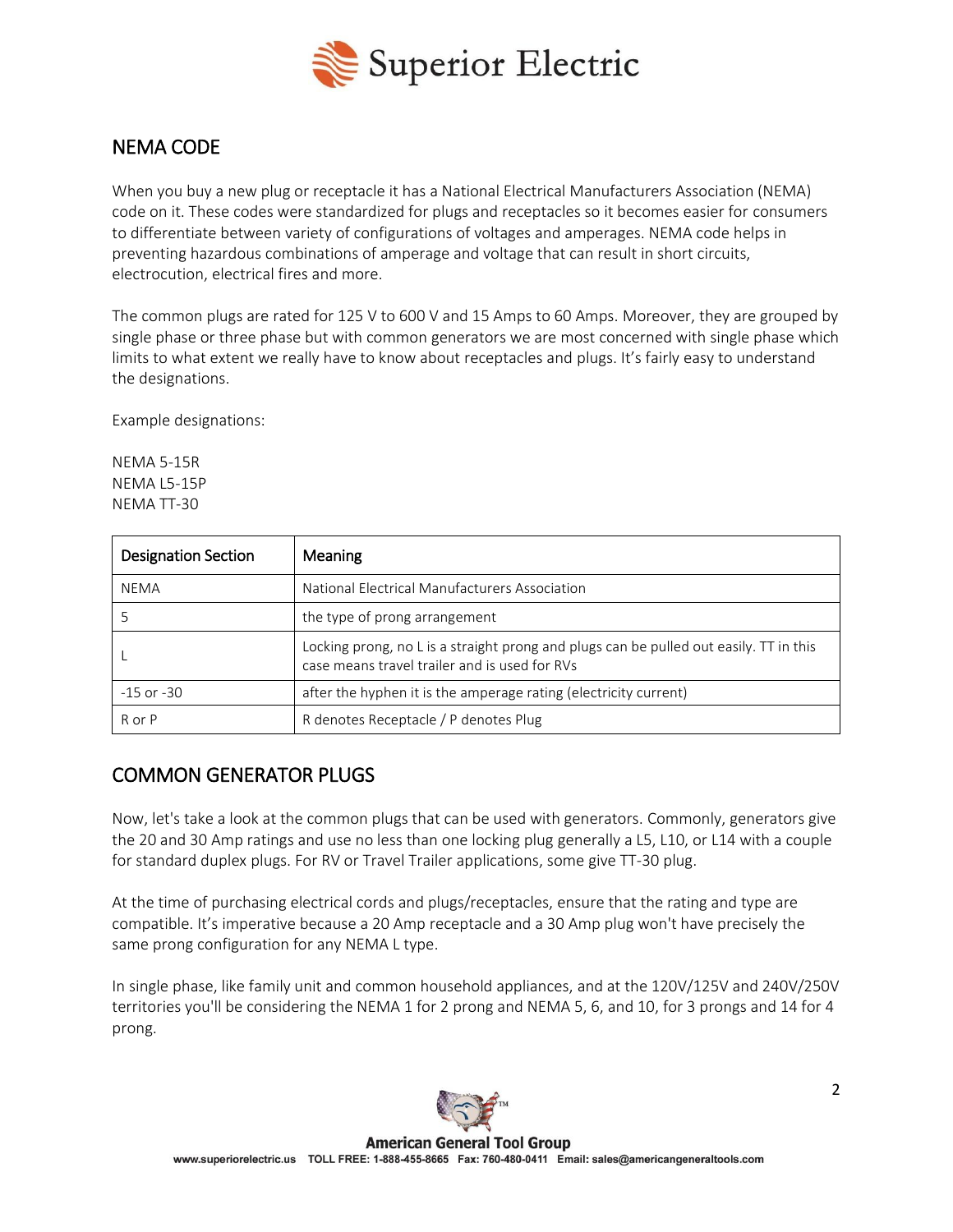

#### Duplex Outlet and Plug – Non Locking/Twist (NEMA 5)

Note that the duplex plug is the common 2 or 3 pronged plug that's used extensively in households and these plugs are NEMA 1 (15 Amp only) and NEMA 5 respectively. It is the grounded connector where you have a hot and neutral wire and for a 3 prong an additional ground wire. Most of the times you will discover the 3 prong plug unless you have an electrical structure laid out before 1960 or have particularly manufactured a fitting for 2 prong. Some small appliances are still made to support a 2 prong arrangement but are safely usable in 3 prong outlets.

In AC electrical supply there is not a requirement for small appliances to have a particular hot and neutral lead but the widths numerous 2 prong plugs will have a more extensive width on one prong to keep phase and hot wires reliable and compatible with 3 prongs.

The NEMA 5-15R is the designation utilized for these outlets. Usually your electrical cords and electrical appliances utilize 5-15P.



NEMA 5-20R accommodates a perpendicular prong which resembles a T on the bigger prong and the plug will have the perpendicular prong. The receptacle can be utilized with both 5-15 and 5-20 plugs. Most generators will give the NEMA 5-20 T opening to enable you to utilize 15 and 20 Amp plugs. Despite the fact that you can get 30 and 50 Amp NEMA 5 receptacles and plugs they are not commonly used.

## Twist Lock (NEMA L) Receptacle

Different type of L receptacles are used in a range of phases and voltages. Twist lock is an effective solution to prevent the plug from getting pulled out because of vibration or pull on the cord.

Please note that the information below is only for the single phase electrical systems, in the event that you are thinking about 3 phase control, the application and usage would be different.

In the 125V territory the common L types are as follows:

L1-15 is just at this 15 amp rating.

All the lock plugs mentioned below are commonly accessible in 15, 20, and 30 amp ratings albeit some specialty plug and receptacle types can be acquired for higher amp ratings. In most generator styles you can expect that 30 amp ratings to be the maximum.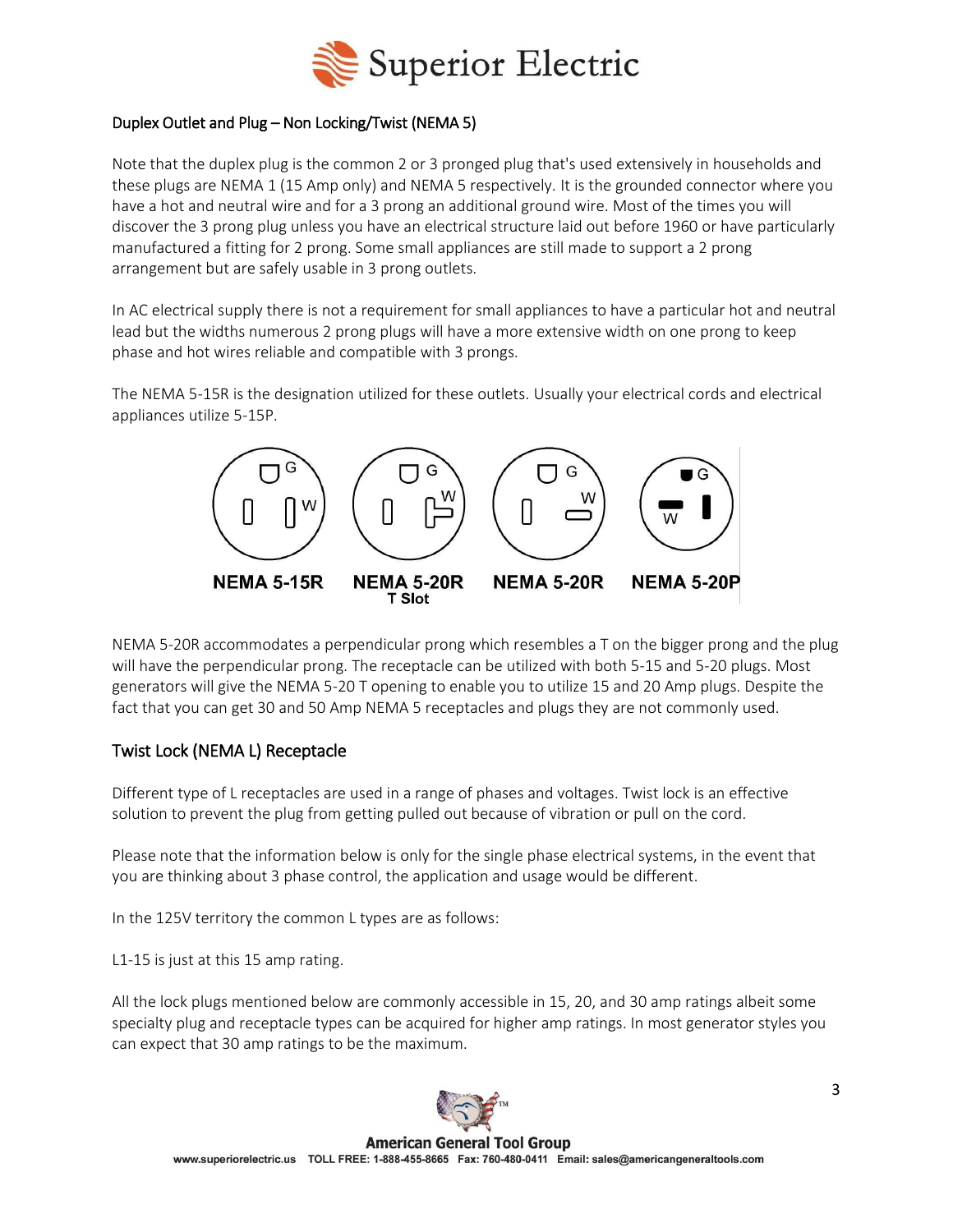

The plugs and receptacles have diverse slot arrangement for each of the amp ratings.



#### 250V:

L6 types are for 250V rating having similar configurations to the L5. Both L5 and L6.



**NEMA L6-15R** 

**NEMA L6-30R** 

Dual 125V / 250V: L10 and L14 are used for both voltages





**NEMA L10-20R** 

**NEMA L10-30R** 







**NEMA L14-30R** 



**American General Tool Group** www.superiorelectric.us TOLL FREE: 1-888-455-8665 Fax: 760-480-0411 Email: sales@americangeneraltools.com